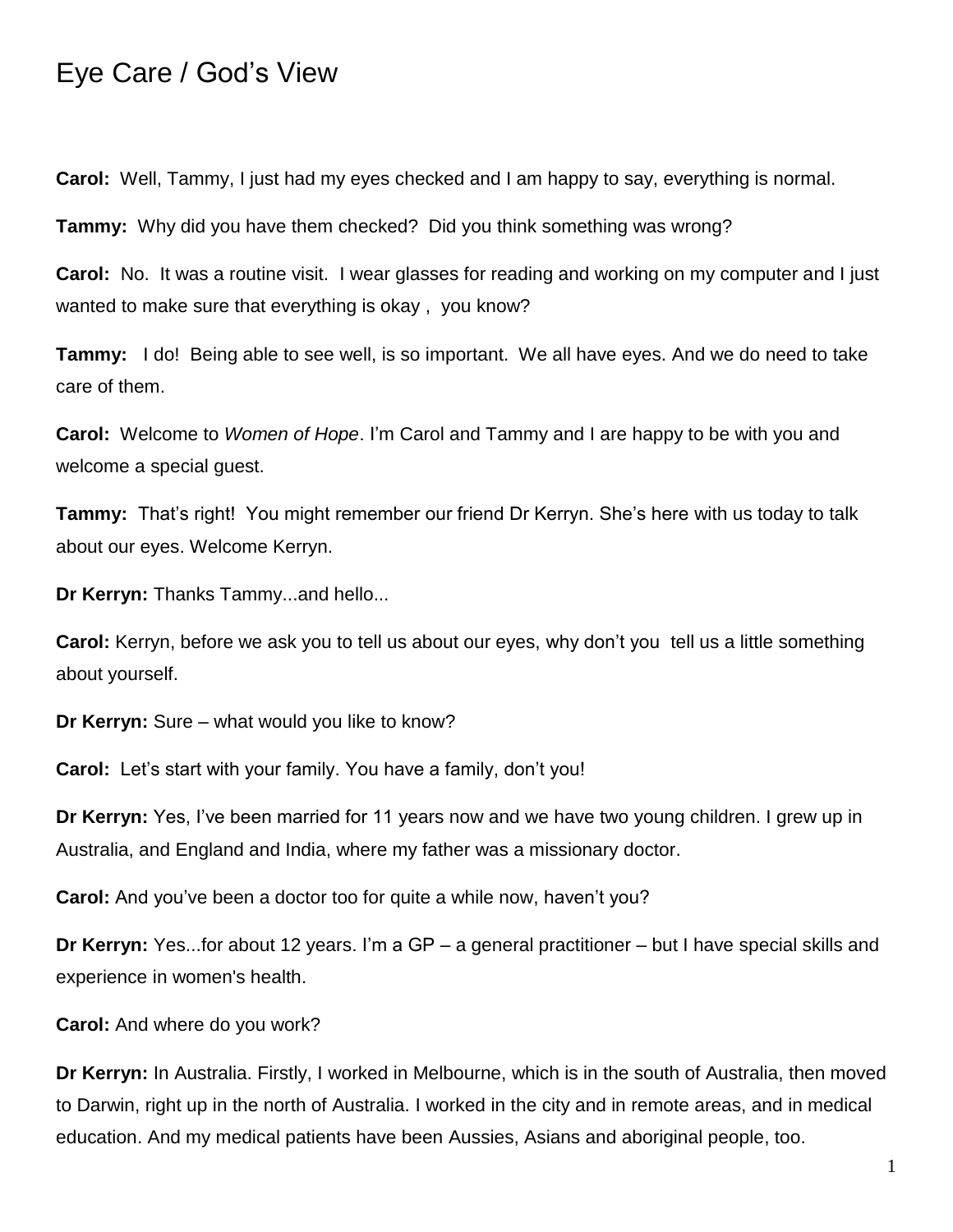**Carol:** You lived nearby where I live in North Carolina in America for a while, didn't you!

**Dr Kerryn:** Yes, that's right. We spent 6 months there a couple of years ago and then we lived in England and we returned to Australia this year.

**Carol:** So where do you work now?

**Dr Kerryn:** Back in the northern territory in Darwin, but I travel out to a remote Australian aboriginal community a couple of days a week.

**Tammy:** I enjoyed getting to know a little more about you Dr Kerryn. Today we'd like to ask you some questions about our eyes and how to take care of them. I have heard it said that, 'The eyes are the window of the soul.' You can see what a person is like by looking in their eyes.

**Dr Kerryn:** That's very true and they're also the window to the *body*, so it's very important to know how to keep your eyes healthy. I hope you can hear me well today, even if you can't see me with your beautiful eyes.

**Tammy:** So what do we need to know about our eyes?

**Dr Kerryn:** Let's think about how to keep keep *each part* of the eye as healthy as we can. Our eyes have many parts so let's think about the surface of the eye first. It's very important to keep the surface clean.

Wash your face and hands at least twice a day – and especially your children's faces. If you live in a dry, dusty place, or there are lots of flies, this is very important to stop germs that may be spread by the dust, or the flies from getting into your eyes. These germs like the warm moist place in the eyes. An infection – a common one is trachoma - can easily develop on the outside of the eye...if not treated properly these can lead to complete blindness.

Usually an outer eye infection will make your eye red and itchy and pus might appear in the corner of your eye. If you have an eye infection for more than a few days, see your health care worker to check whether you need antibiotics.

If you have any problem with your eyes that causes intense pain or redness...or changes to your vision, then go to your doctor or health care worker to examine your eyes.

**Carol:** So it is very important to keep our eyes clean.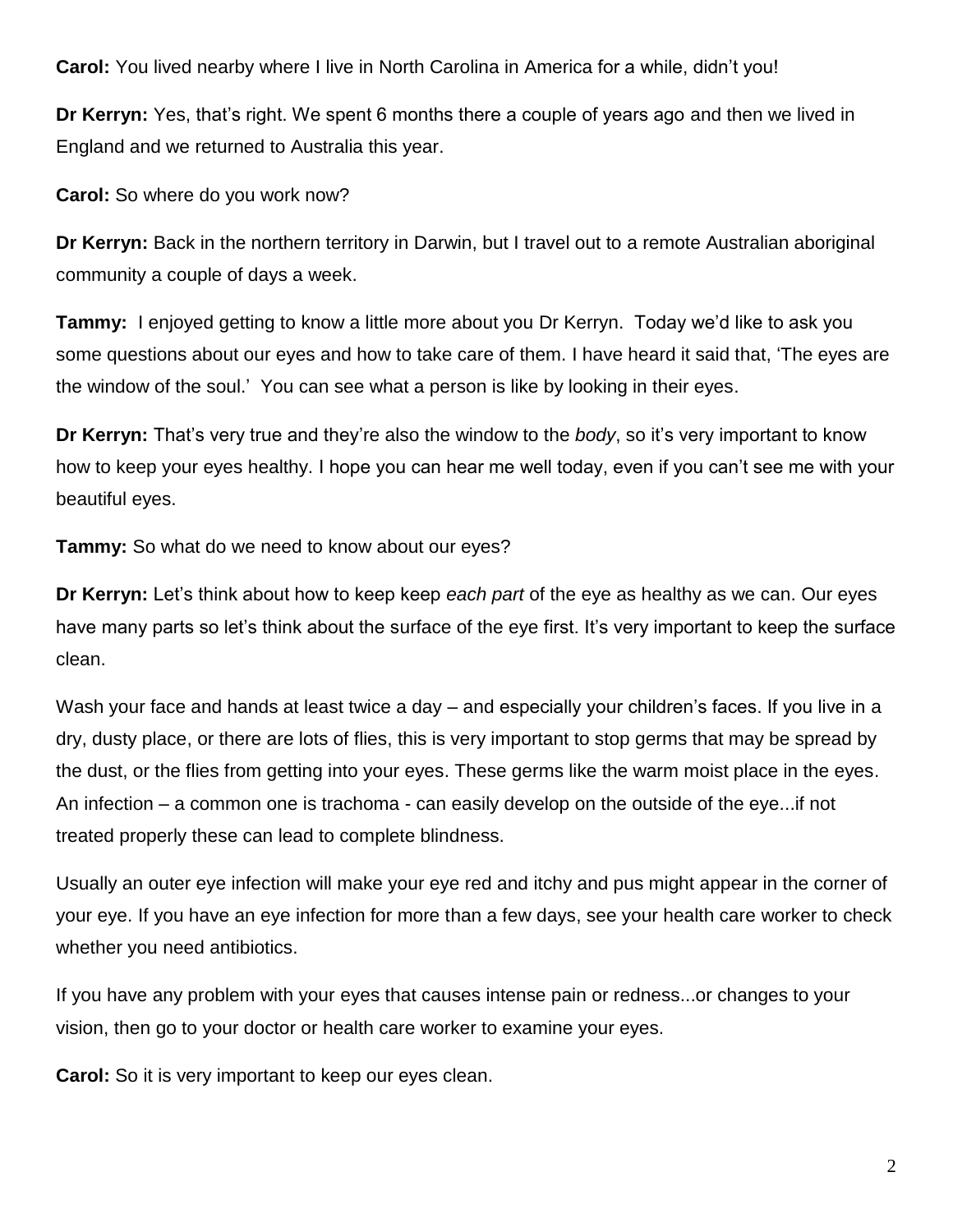**Dr Kerryn:** Definitely. And we should protect our eyes from injury, too. If you, or your husband, work where something might get into your eye, wear protective eye goggles or a shield. It is especially important when you're working with wood, or dangerous chemicals or grinding metals, or using equipment that can cause flash burns. It's much harder to treat an injured eye than to protect it! And teach your children not to play with sticks as this is a very common cause of childhood eye injury.

**Tammy:** Now, I've heard that if you get something in your eye you should not leave it there or it could damage your eye.

**Dr Kerryn:** It depends what's in your eye. If there's a bit of dust or an eyelash, don't rub your eye. Close your eye gently and just hold your eye closed - but dont let the eyelid rub hard against the eye. Then the tears that your eye produces might wash the dust or eyelash away. If this doesn't work, you can try washing your eye with cool clean water. But if it keeps irritating your eye, it may be something that won't flush out, or there may be a small injury to your eye and you need your health care worker to take a look at it.

If you have an injury with chemicals or burns, you need to wash the eye with cool clean water again and again and again and again - in fact keep doing this until you can get to a health care worker.

Eye injury can be very painful, but resting it will help. If you think your eye has been injured, your health care worker should check the eye as soon as possible.

**Tammy:** On Women of Hope today, Dr Kerryn is talking with us about taking care of our eyes. We've talked about caring for the outside of our eyes. What' s next Dr Kerryn?

**Dr Kerryn:** The lens and the fluid inside. If you look at your eye in a mirror, you'll see a black hole in the middle of your eye - that's the lens. If you live in a sunny place, the sun can cause damage to the lens of your eye. So wear a broad-brimmed hat or shade your face with a scarf. You may have sunglasses to wear too, but make sure they're good ones. Bad sunglasses can actually make things worse, so avoid any glasses that don't completely cover your eyes and shade the sides. The best are glasses with protection against ultraviolet light. In fact, it's better not to use any glasses than to use bad glasses. Don't just wear any glasses to look fashionable!

Sunglasses also protect against damage that can lead to a condition called *glaucoma* – an increase in pressure in the eye. The eye is like a ball filled with water and if the pressure of the water in the eye is too strong, it can cause problems.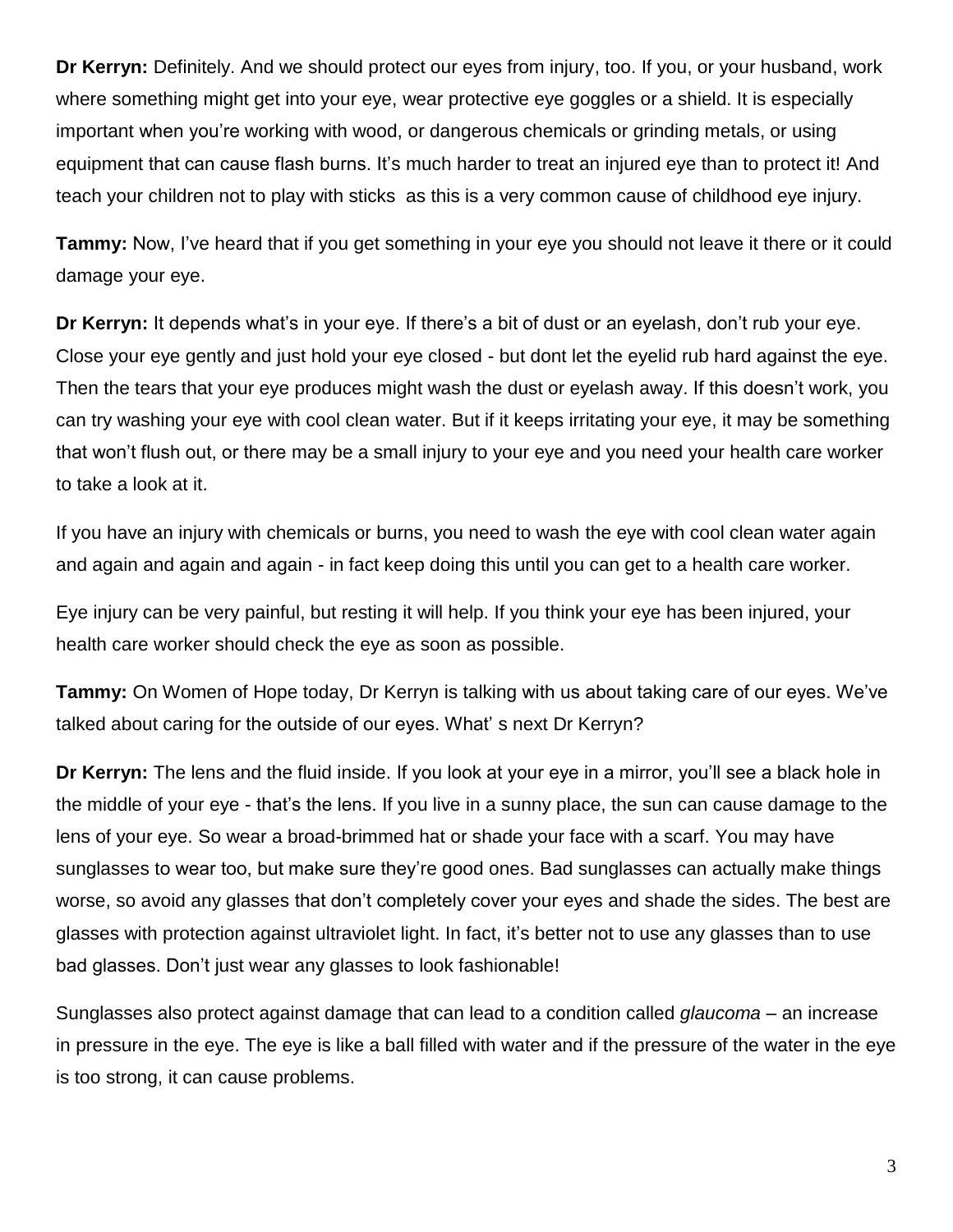If you have family members who've had this problem, it's good to get your eyes checked by an optometrist every couple of years if you can, to see what your eye pressure is. There is easy treatment for this problem. But if it's left untreated it can cause blindness.

**Carol:** This is one of the reasons I have my eyes checked regularly. Tell us, how do we know if we have increased pressure in our eyes?

**Dr Kerryn:** The trouble is – we often don't. In the early stages, there are no symptoms. Anyone can get glaucoma, but some people have a higher risk...those with a family history of glaucoma...or if you suffer from diabetes or migraine...or if you've had eye injuries or have high blood pressure - have your eyes checked. Talk to your health care worker about how frequently you should have your eyes checked.

**Tammy:** So we've talked about the outside of the eye; the lens and the fluid inside. What else is there?

**Dr Kerryn:** There's the back of the eye – that's behind your eyes where there are nerves and blood vessels that go to the brain, so it can work out what your eyes are seeing.

The back of the eyes is complicated! There are a few things we can do to keep this part healthy. The first one is to eat food rich in Vit A.

**Carol:** Oh**,**I know about those – all those lovely yellow colored vegetables like carrots, sweet potato, and pumpkin...

**Tammy:** ...and the green leafy ones – like spinach, kale or bok choy. The stronger the color of your food the better.

**Dr Kerryn:** My favourite one to remember is pawpaw or papaya – it is so easy to grow in the tropics and tastes so great! Especially with a splash of lime to give you some Vitamin C! Foods rich in vitamin A are not only good for your eyes, they're good for making your bones strong, and keeping your immune system strong to fight disease. The other one that's good to eat if you can, is a little red meat.

If you don't have enough vitamin A in your body, the first sign is that it's more difficult to see at night - "night blindness". After this other problems develop and can eventually lead to complete blindness. Children are especially at danger of this. So don't forget the yellow and green foods and if you or your children have problems seeing at night get some Vitamin A drops from your health care worker.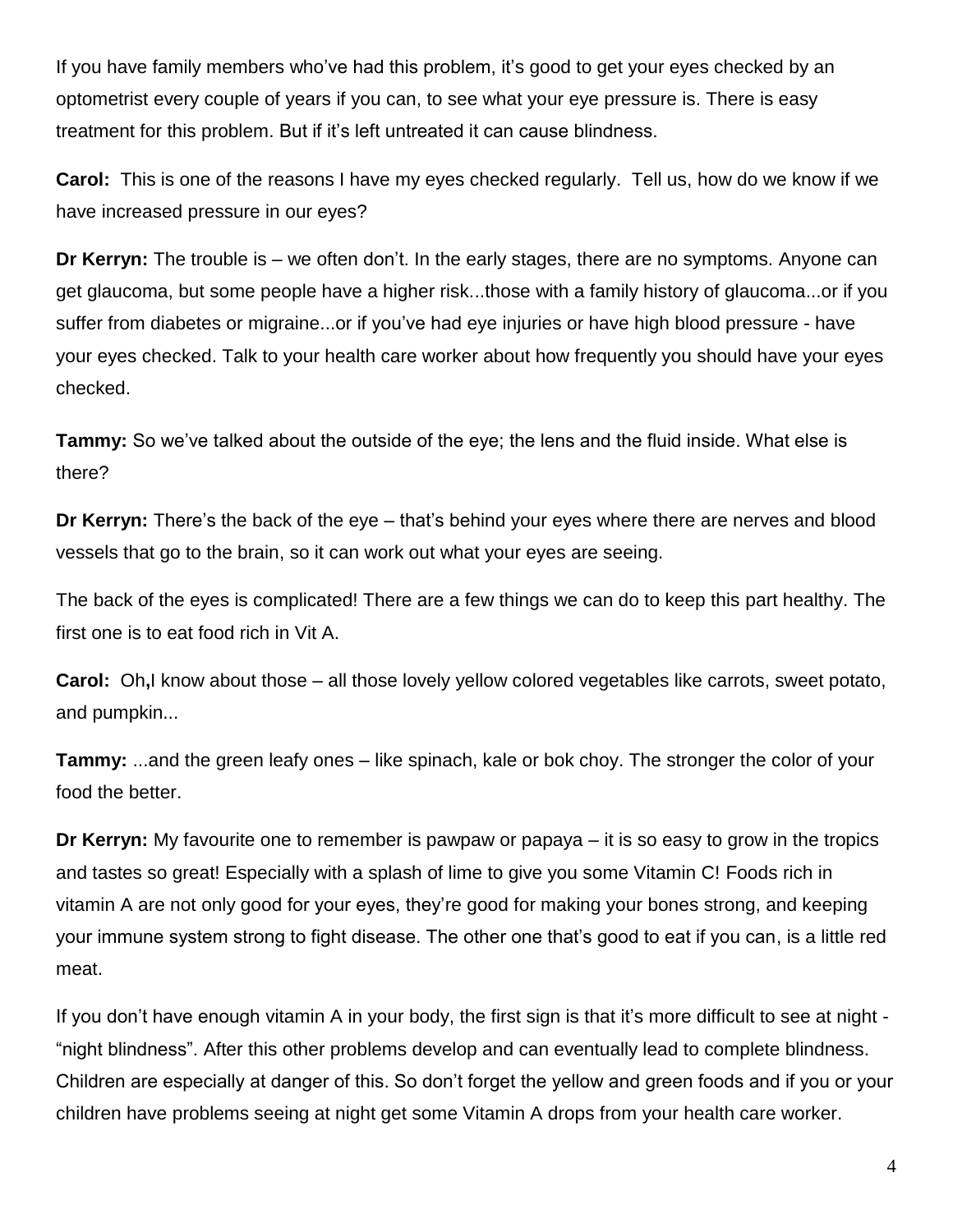If you have problems with your circulation – your blood flow – this can affect the retina, at the back on the inside of your eye, or the parts of your brain to do with sight. You may have little strokes due to blood clots in the back of the eye or in your brain. These are more common if you smoke, if you have high blood pressure, or high sugar in your blood...or if you have high cholesterol in your blood. So for good circulation, here are some tips: one don't smoke, two keep a healthy weight, three eat healthy foods that are low in sugar and fat. Four Eat lots of fruit and vegetables and five keep active with exercise, like walking, bicycle riding, or digging in the garden. These will also mean a healthy heart, lungs, brain and kidneys. Well, really, a healthy you!

**Carol:** Thanks Dr Kerryn. This was very important.

**Tammy:** Do you remember all the things we need to do to keep our eyes healthy?

**Carol**: Let's remember them together. First, wash your face and hands at least twice a day. Get eye infections treated if they do not get better within a few days. And protect your eyes when working with anything that might fly up into your eyes.

**Tammy:** Teach your children not to play with sticks. Avoid sun damage - wear a hat or a scarf or good sunglasses if you can.

**Carol:** Eat foods rich with vitamin A – all those bright yellow and orange foods...

**Tammy:** ...and the green leafy ones.

**Dr Kerryn:** Don't smoke...and take your medicines for blood pressure, diabetes or cholesterol problems. Keep a healthy weight, eat healthy foods, and keep active. Goodbye, I'll come and talk with you again soon about your health.

**Carol:** Now, my friend, I have a special question for you. Have you ever seen an eagle? Tammy, how about you. Have you seen an eagle?

**Tammy:** Oh Carol, I have, down in the area in Florida where I grew up. They were protected. We had them everywhere. T hey're such beautiful birds.

**Carol:** I have seen them flying free and I saw one at the zoo and I agree, they're very beautiful! But it made me feel sad that it didn't have much room to fly!

Well, today, our friend, Laura is here to tell us a story about this beautiful bird, the eagle. Let's listen together. She's called her story "The Eye of an Eagle". Welcome Laura.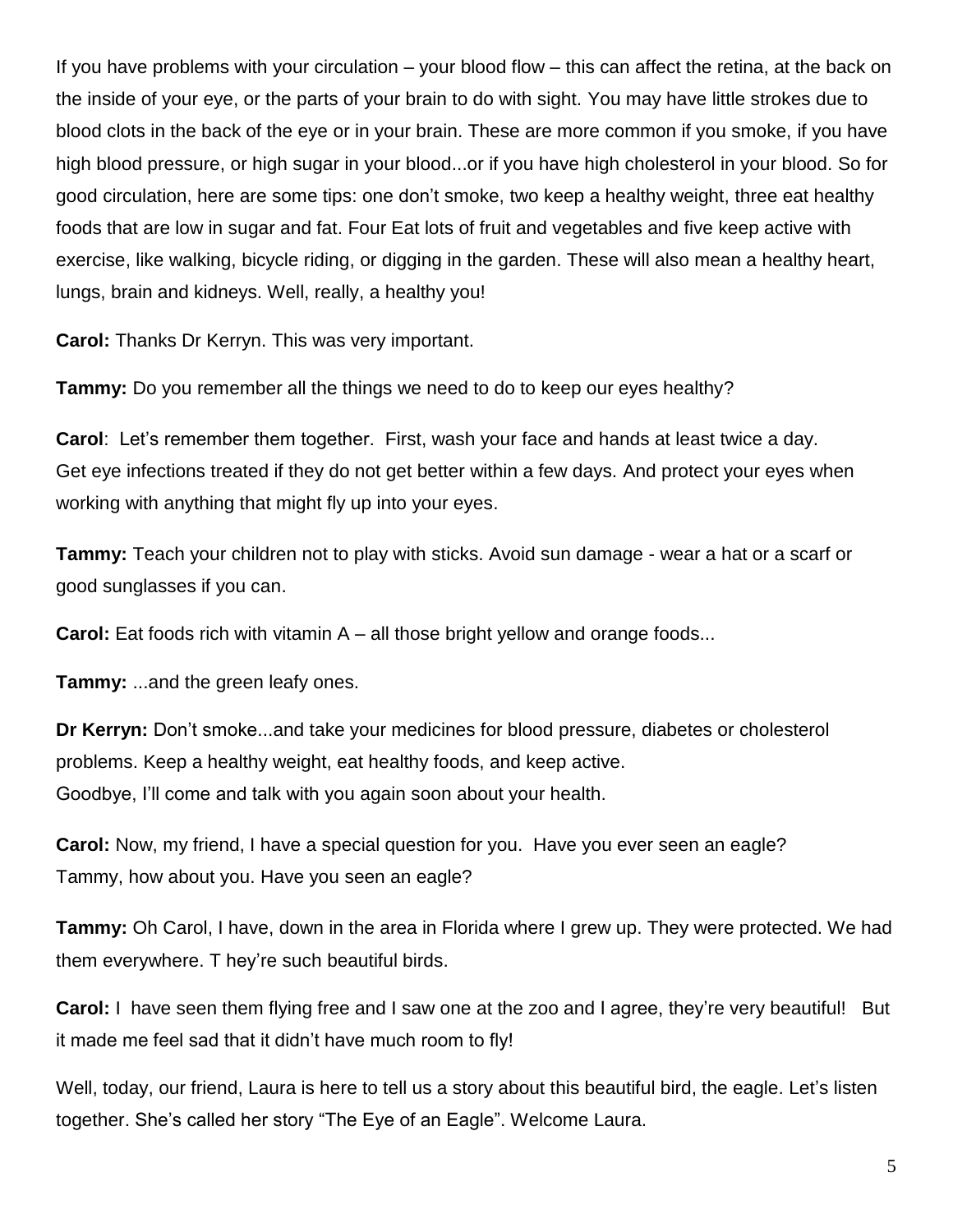**Laura:** Thank you.

Hello my friend. Last summer I was traveling by boat down a large river. The sky was clear and the air was cool. There were large trees and beautiful mountains everywhere along the river. Off in the distance I saw a bird - a huge bird. As it came closer I was very surprised to see how large and powerful it was. Each wing easily stretched out to almost 3 feet (or a metre). The bird was an American Bald Eagle. I watched that magnificent bird fly high up in the sky - floating effortlessly through the air, past the tops of trees that reached beyond the clouds. The bird was not only powerful, it flew free with nothing to hold it back. It seemed to have no fear.

Did you know that an eagle's vision is so sharp that it can see a rabbit from about about 4 kilometres away? An eagle can also see a fish in the ocean from about 2 kilometres away! That means an eagle can see many times better than a person with perfect vision. An eagle's eye is made differently from a human's eye. It can see an object close up, and another object far away at the *same time*! That's quite amazing, isn't it?

I'm reaching a time in my life when I don't see as well as I used to. My eyes are not so young any more! How about you? How well do you see? When I read or write I must put on glasses. Some people need to wear glasses all the time to see long distances as well as close up. Some people never need the help of glasses. But no person has the ability to see far distances like an eagle.

Now, just as our vision, or eyesight, is limited, so it is with our circumstances, - the things that happen to us each day. We can only see what's happening in our lives at the present moment. We can't see into the future. We don't know what will happen tomorrow or even how our circumstances will affect our lives or the lives of others.

Now, if we wanted to predict the future, would it help if we put on very strong glasses? Would that help us see better? No! What if we found the biggest and most sophisticated telescope and could see for thousands of miles. Some people use a telescope to see the stars. Would that telescope help us to see how our circumstances today will affect our life and the lives of our family...even a few days from now? No! So what can we do? Is the solution to visit a psychic or a fortune teller to help us know the future? No! The Bible says in Jeremiah 27:9 - "Do not listen to sorcerers who speak the future for they prophesy a lie to you". It is not our job to know the future. That's God's business.

God who created the universe, who holds all things in place, knows us perfectly and he knows us personally. He knows our past, our present and our future. We've heard about the apostle Paul before; God guided him to write these words in the Bible: "All things were created by God - both in the heavens and on earth. God created the things we see and the things we cannot see". It goes on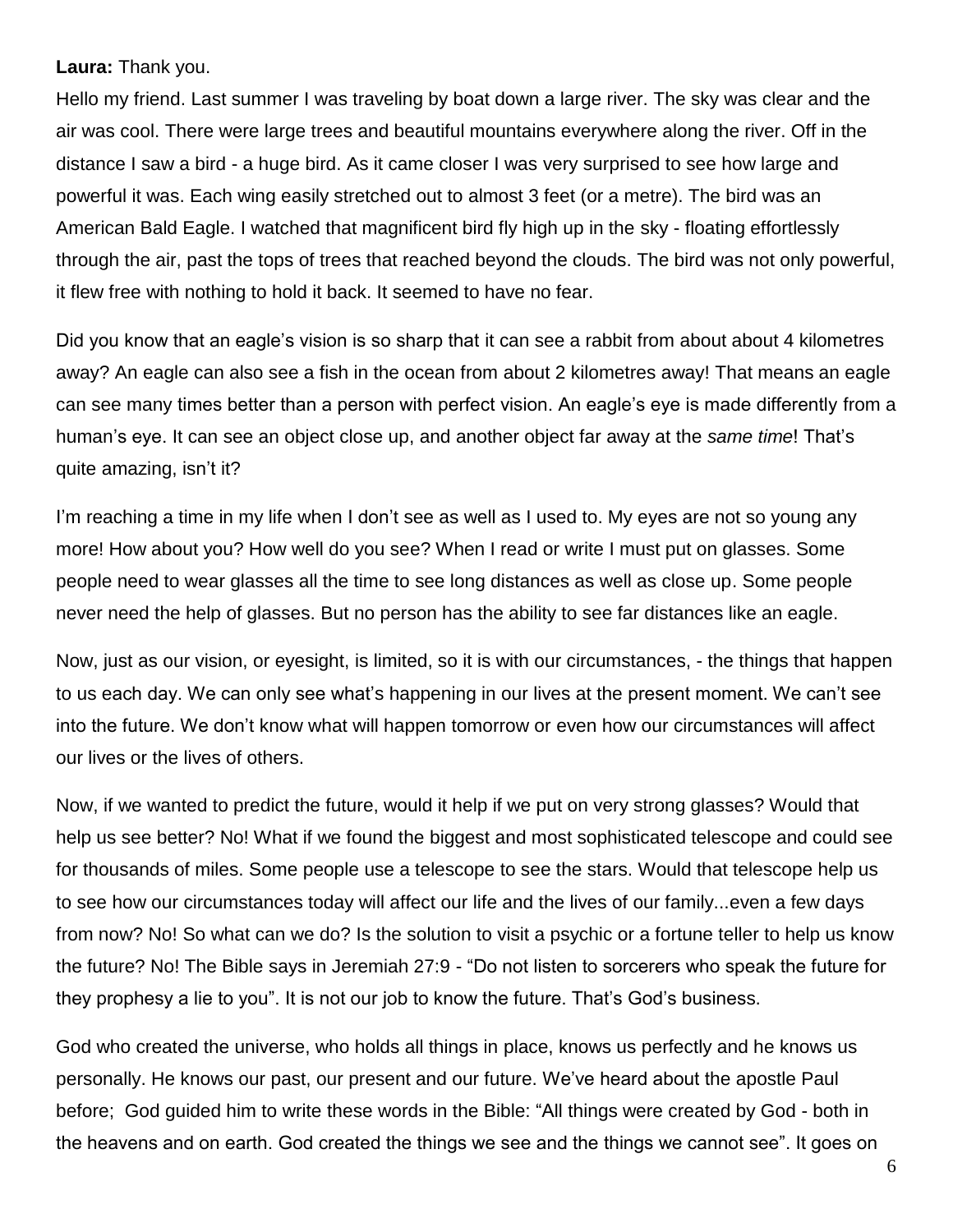to say: "God existed before all things and in him all things hold together." (Colossians 1:16-17) This means that God knows everything! He knows what happens to us each day and what will happen to us ten years from now. God's focus on our lives is much clearer and sharper than we can imagine! God has a purpose for our lives, and he also has the power to get us there.

Long ago, Jeremiah, the prophet spoke for God when he said: "I know the plans that I have for you," says the Lord, "plans for your good and not for disaster, to give you a future and a hope." (Jeremiah 29:11 NLT)

We can only see what is going on right now in our lives, and in the lives of our family and friends. God not only sees into the future, he *plans* our future to fit *our* needs and *his* purpose.

The challenge for us is not to try to see into our future, but to trust God with each day. We are *not* to try to predict the future or arrange the lives of others as we think best. We are also *not* to worry and fret about our lives. The prophet Isaiah wrote: "They that wait upon the Lord shall renew their strength. They shall mount up with wings as eagles; they shall run and not be weary, and they shall walk and not faint." (Isaiah 40:31) God's word, the Bible, is saying that our vision, our strength and our abilities are not good enough to help us survive in life, we need to trust in God, in his strength, in what he sees and knows, and not try to manage things by ourselves.

Let's pray to God and ask for his help.

*Dear Lord, Thank you for being the Light of the world, for we do not see well! Help my friend to spend less time trying to control her circumstances and more time trusting you. Open her eyes to see who you really are. Guide her in all that she does and says. And may she trust you with her life circumstances. In the name of the Lord, Jesus Christ. Amen!*

**Carol:** You know, sometimes I find myself wishing I could see what God sees, but you know, I think I am glad he only lets me see just what is right in front of me.

**Tammy:** I agree! If I could see too far ahead I may be afraid of what's going to happen. Maybe I would make wrong decisions based on what I *think* might happen.

**Carol:** Friend, we care about you. Did you know that God, who created everything, the one who sees everything, knows your name? It amazes me, every time I think about it - but I am so glad he does. He knows us and he cares for us.

We would love to hear from you if you want to know more about trusting God for your future. You can contact us in care of this station or at Women of Hope.